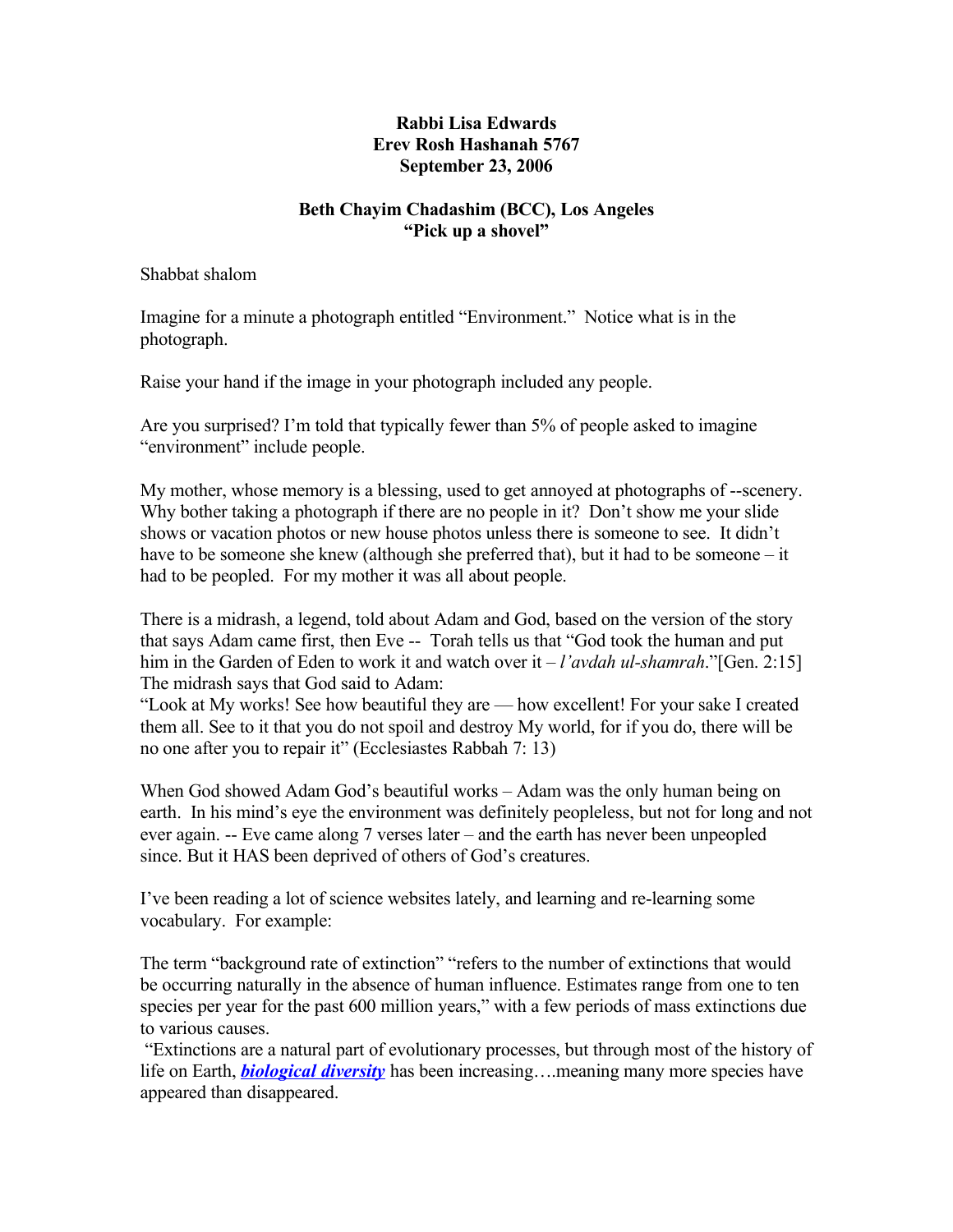But the previous changes in the environment that brought earlier mass extinctions took tens of thousands or even millions of years to occur." The extinction episode that scientists believe we are in now – has been precipitated by human activities, and it appears to be happening thousands of times more quickly than the others.

When I was a little kid the bedroom decorations that I chose were twin beds filled with stuffed animals, window shelves that kept expanding to accommodate my growing glass menagerie, and OF COURSE a living, working ant farm.

In Jr. High my mother and I redecorated my room. The ant farm had departed some time earlier – something about it tipping over when no one was around, and all the ants moving into the twin beds…I can't quite remember. During this re-model, most of the stuffed animals departed, except for the giant teddy bear. I got a real desk that would hold a typewriter, and a big bulletin board – dark brown cork (very sophisticated, and cork can be harvested without damaging the tree) My cork board held, not photos of movie stars or the Beatles, but quotations I typed up from famous writers – most of which I found while paging through my treasured volume of Bartlett's Familiar Quotations

Abraham Lincoln, Mark Twain, Albert Schweitzer, the poets e.e.cummings and Karl Shapiro all graced my bulletin board. But oddly, the only one I remember now by heart was this one, by the naturalist Charles William Beebe.

"When the last of a race of living things breathes no more, another heaven and another earth must pass before such a one can be again." His comment made me cry when I first read it.

If Al Gore and his scientist friends are to be believed, and there is no reason not to believe them, then Charles William Beebe's poetic argument for conservation and preservation and endangered species protection may need editing… Not "when the last of a race of living things breathes no more," but rather "when every last race of living things breathes no more, another heaven and another earth must pass before any such ones can be again."

If Al Gore and his scientist friends are to be believed – and I repeat, there is no reason not to believe them – then we have little time left for *tshuvah* – for turning it around.

But here's the good news – even in the face of global warming, a condition humans helped bring about, we humans can turn it around. We have time if we start now. There are people who know what needs to be done and -- better news yet -- some of it is easy. We in this room can help turn it around. And what better time to start than tonight.

What better time than on Rosh Hashanah. It is Rosh Hashanah which is also known as *Yom Harat Olam* – the day God first conceived of the world – and is often called the "birthday of the world" – what a nice birthday present we could give the world. Oddly, Rosh Hashanah is also in some Jewish legends said to have begun at the first moment of the *8th day* of the world's existence – in other words, the day after the seven days of creation – the day of "what next?" And also because this day is also known as *Yom Hazikaron* – the day of remembering – can we remember the earth?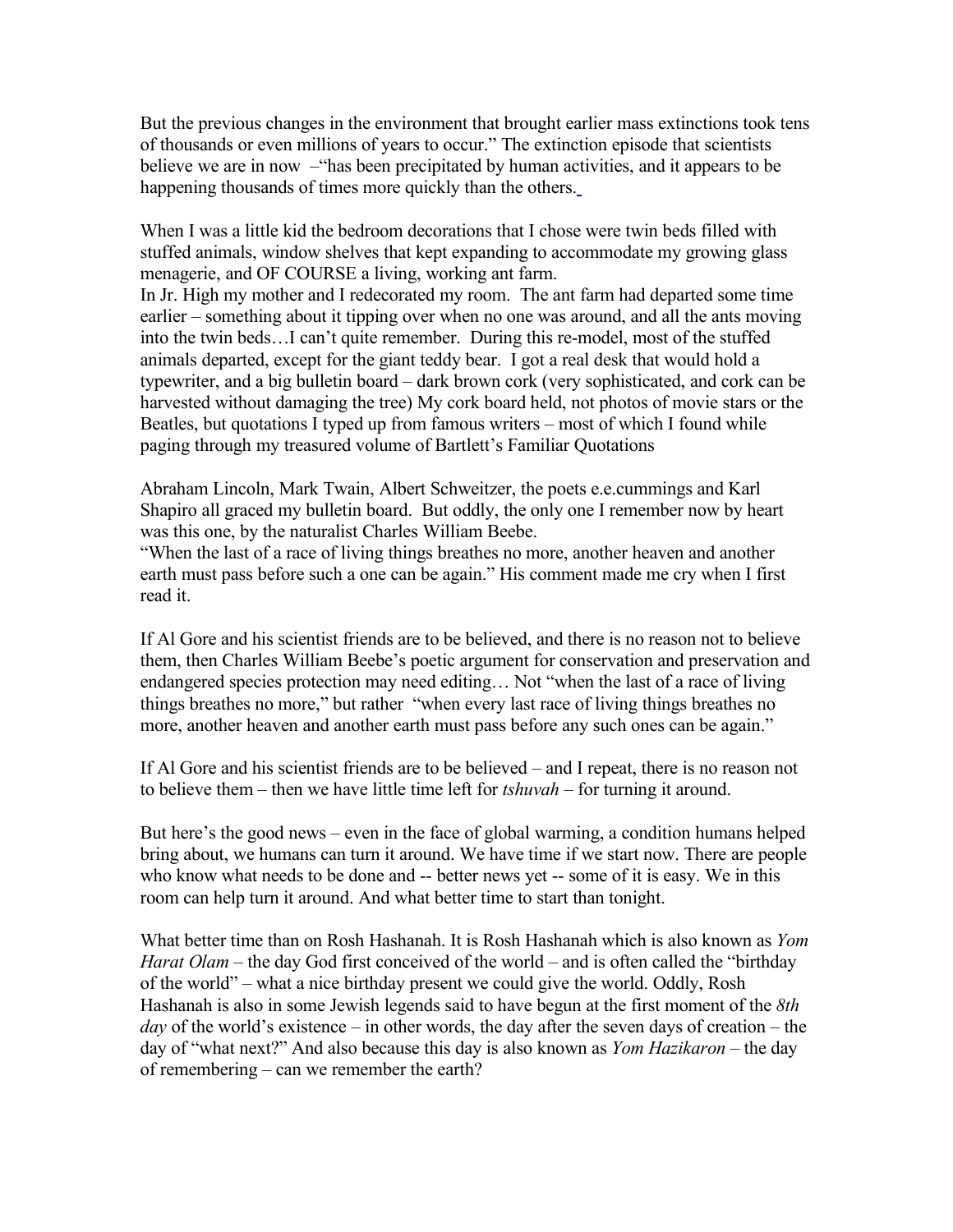This holy day is also known as *Yom Teruah* – the day of sounding the shofar – sounding the alarm – calling us to prayer, to renewal, to right action *tefilah*, *tshuvah u' tzadakah*. It is also called *Yom HaDin* – Judgment Day. And *Yom haKiseh* – the hidden day – the only major Jewish holy day when the moon is hidden from us, when the night is especially dark, a night then when it is up to us to bring light to the world.

Rosh Hashanah is, in short, a day ripe with potential, with possibility, when all creation lay before God, lay before Adam and Eve, lies before us – waiting to see how and what we will do next. A day when God waits too to see what we will do with the souls the Holy One breathed into us and with the world the Holy One charged us -through Adam - "to serve and to protect" or perhaps better: "to appreciate and to respect" *l'avdah ul-shamrah*.

God's world, not ours, we are but borrowers, as God says to us in Torah: "But the land may not be sold permanently, because the land is Mine, because you are sojourners and visitors with me!" [Lev. 25:23]

It is because this night is all potential that I want tonight to invite, encourage, request, *charge* us all with taking steps - some of them simple steps - to change our lives enough to make a difference in the world, to change our lives for the sake of God's good earth.

If you are among the 5% of people who already picture people in your photograph of the environment– you're a step ahead, for as much as we might appreciate nature without humans intruding, cluttering it up, dragging it down, if we don't feel connected, integrally related, the task we have ahead of us – of saving our planet – will be so much harder.

If when we talk of global warming we imagine only vast empty spaces of melting glaciers and oceans filled to overflowing, it's easy to feel overwhelmed. To lose the small picture in the midst of the big one. To disconnect from the problem or the victims or the solutions.

I want to read to you several paragraphs from a speech given this past April in Chicago by [Illinois] Senator Barack Obama. A speech entitled "The Coming Storm," Senator Obama lays out the problems. But as I read to you, I ask you to practice putting people in the photos of the environment he describes. He said:

The issue of climate change is one that we ignore at our own peril. There may still be disputes about exactly how much we're contributing to the warming of the earth's atmosphere and how much is naturally occurring, but what we can be scientifically certain of is that our continued use of fossil fuels is pushing us to a point of no return. And unless we free ourselves from a dependence on these fossil fuels and chart a new course on energy in this country, we are condemning future generations to global catastrophe.

Just think about some of the trends we've seen.

Since 1980, we've experienced nineteen of the twenty hottest years on record - with 2005 being the hottest ever.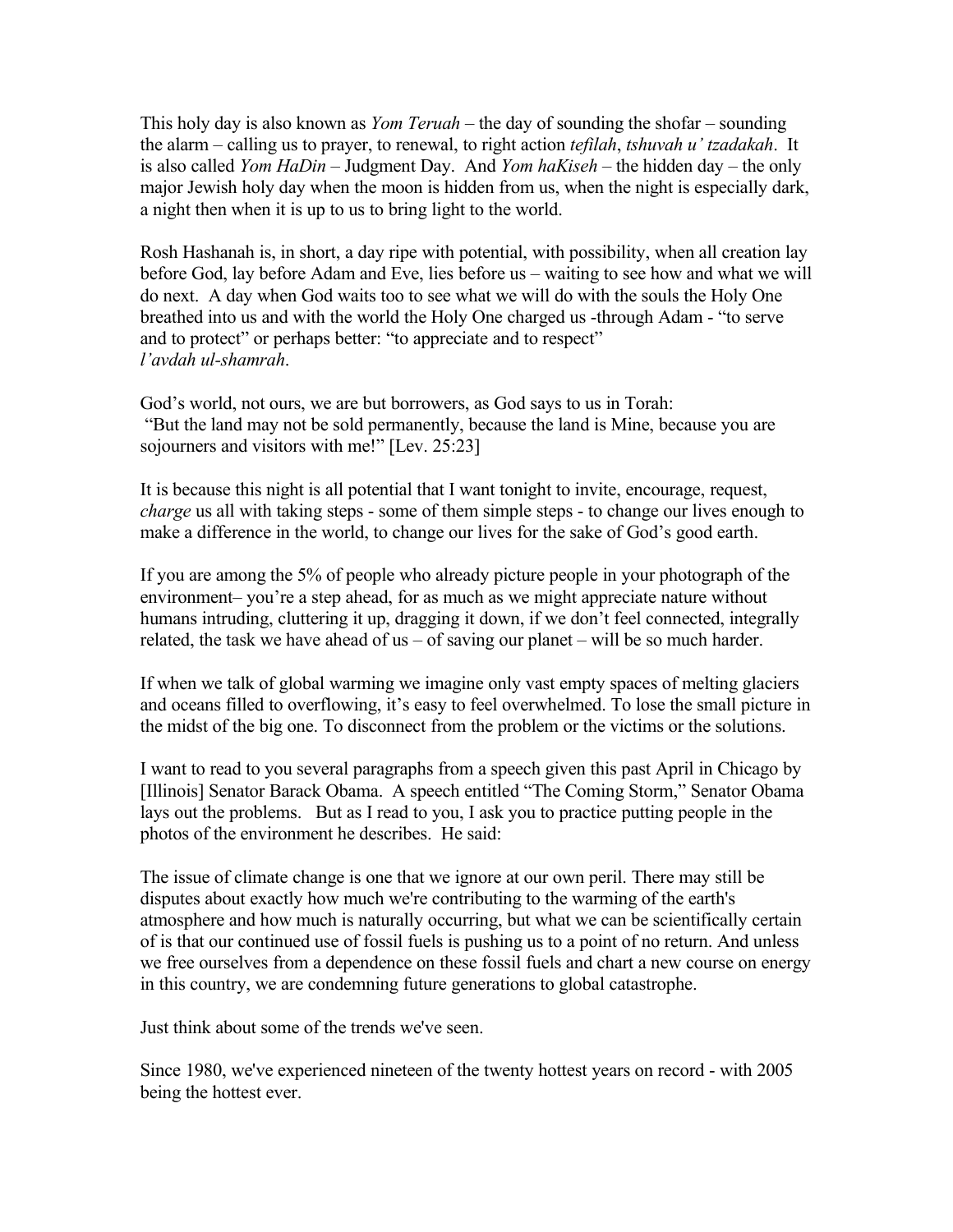These high temperatures are drying up already dry land, causing unprecedented drought that's ruining crops, devastating farmers and spreading famine to already poor parts of the world. Over the last four decades, the percentage of the Earth's surface suffering drought has more than doubled. In the United States, the drought we experienced in 2002 was the worst in forty years. And in Africa, more rivers are beginning to dry up, threatening the water supply across the continent.

As more land becomes parched, more forests are starting to burn. Across Indonesia, throughout Alaska, and in the Western United States, wildfires have raged in recent years like never before. A new record was set in 2002, as more than 7 million acres burned from Oregon down to Arizona.

And while the situation on the land may look ugly, what's going on in the oceans is even worse. Hurricanes and typhoons thrive in warm water, and as the temperature has risen, so has the intensity of these storms. In the last thirty-five years, the percentage of Category 4 and 5 hurricanes has doubled, and the wind speed and duration of these storms has jumped 50%. ... Last year, Japan set a new record when it suffered its tenth typhoon and the United States set a record for the most tornadoes we've ever had. And at one point, Hurricane Wilma was the most powerful storm ever measured.

These are all frightening situations, but perhaps none more so than what is beginning to occur at the North and South *Poles*. There, a satellite image from space or a trip to the region shows indisputable evidence that the polar ice caps are melting. But it's not just a slow, steady thaw that's been occurring over centuries, it's a rapidly accelerating meltdown that may eventually dump enough water into the ocean to annihilate coastal regions across the globe.

In 1996, a melting Greenland dumped about 22 cubic miles of water into the sea. Today, just ten years later, it's melting twice as fast. In real terms, this means that every single month, Greenland is dumping into the ocean an amount of water 54 times greater than the city of Los Angeles uses in an entire year. All in all, Greenland has enough ice to raise the global sea level 23 feet, making nearly every coastal city imaginable into a New Orleans.

And that's just an *excerpt* from his speech.

The verdict is in: not since Noah and the ark has our earth and all its inhabitants been in more danger.

In more danger, and yet there is much we can do to slow the destruction, even to reverse it. And we who are touched by Jewish tradition – and we wouldn't be here if we weren't somehow touched by Jewish tradition – we come to this task with special training, special instruction, for Jewish tradition points us over and over again toward awareness and care for the environment, toward kindness to animals and human beings, toward an appreciation for trees and our intricate relationship to them. As we will read on Yom Kippur morning, Jewish tradition teaches us to choose life over death, blessing over curse, and shows us that those choices are placed in front of us daily – for us to make. [Deuteronomy 30:19]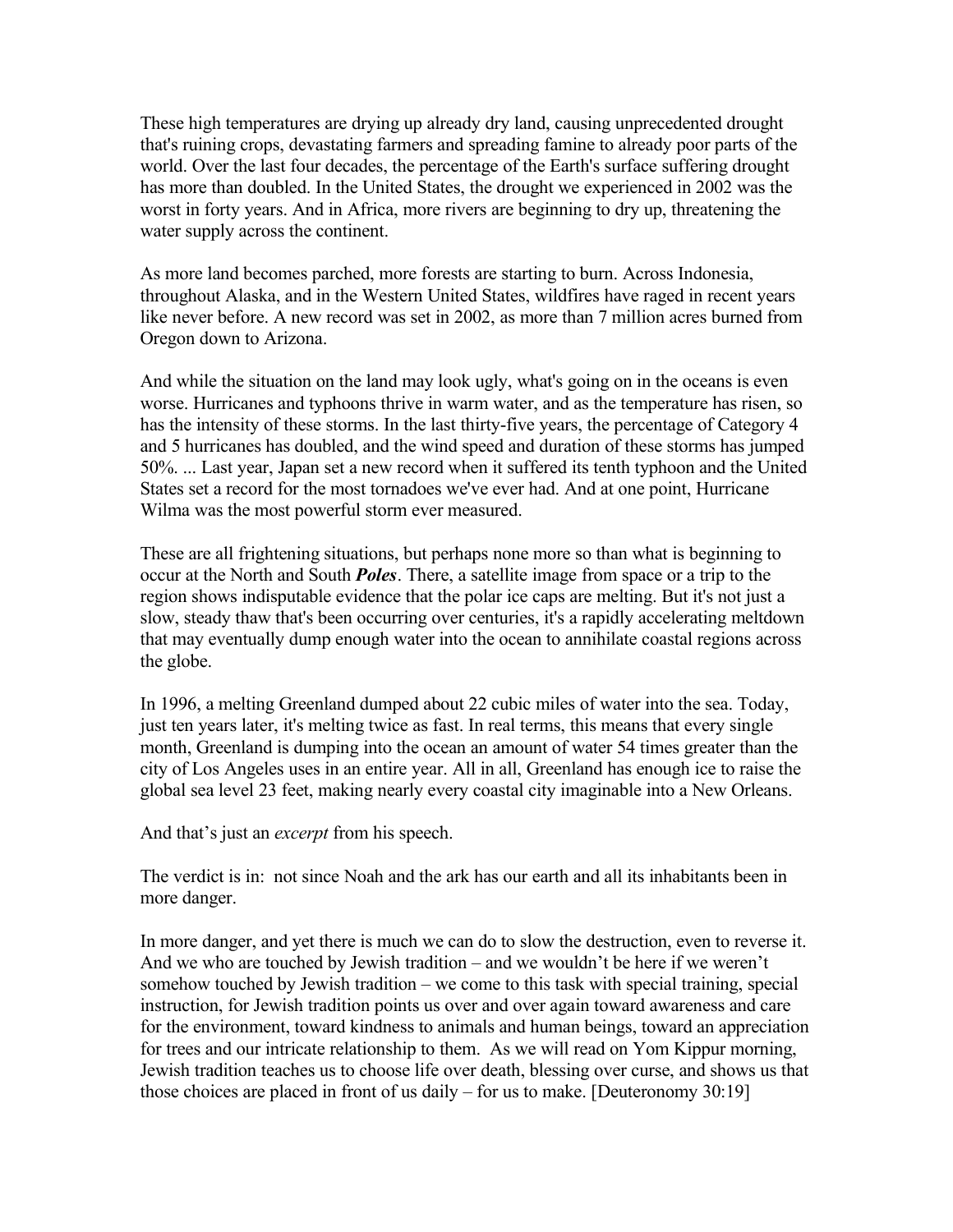Jews are instructed to be a light to the nations, to respect moderation not consumption, to appreciate something as simple as Shabbat – a day apart, a day without worry or desire for more than we have already, a day to appreciate what we have: "a day of not producing."

And there is much more specifically about the earth and our relationship to nature. Two small examples: The concept of sabbatical is taught first in Torah, where the year of rest in every seven is given not to people, but to the land. It also teaches us that we may harvest a tree but not without planting another.

And one more – of so many -- one of my favorites - this very practical advice from the 1st century sage Johanan ben Zakkai: If you are planting a tree and someone comes and says the messiah is coming, finish planting the tree, and then get up to greet the messiah. [Johanan ben Zakkai Avot de Rabbi Natan 31b]

Perhaps it means you shouldn't believe everyone who tells you the messiah is here. Perhaps it means the Messiah travels slowly. And maybe it means the messianic age will arrive --- will be brought on – only by each person taking the time, the effort, the care to plant a tree. Did you know, by the way, that a single tree - over its lifetime - will absorb one ton of carbon dioxide – a main cause of global warming --? Bless these trees!!

Maybe because Jews are taught to plant the tree first, it should come as no surprise that there are already Jewish organizations devoted to protecting and serving, respecting and appreciating the planet. These organizations and others work to educate and to take group action. We can join with them as individuals and as a congregation. We can learn from them how to "green" our lives, our homes, our cars, our synagogue – our current one *and* a *new* one.

If you'd like to learn more about how Jewish tradition calls us to action and what actions to take, come study with me and Daniel and others at BCC in the coming months. Help me set up a "green team" at BCC – a team to encourage our community to work on all sorts of environment related issues, from educating ourselves to advocating for legislation, to speaking truth to power on the ways corporations and government have conspired to endanger the earth, to taking action in our own lives to reduce, recycle, reuse, replenish, remember our charge, our responsibility, our possibilities –

It is a frightening topic this global warming. As scary as Hurricane Katrina, as painful as war in Israel, as anxiety inducing as homeland terrorism, as sad as the increasing rates of HIV/AIDS and cancer, infertility and birth defects – and yes, all of those can be connected to our misuse of the earth and its inhabitants.

But let's not be frightened by it tonight. Not here. Not on Rosh Hashanah. For Rosh Hashanah comes to tell us we can turn it around, we can turn ourselves around, we can change for the better, we can heal this most amazing world that God has set before us.

On Rosh Hashanah while we are looking at our own actions – we can begin tonight doing *tshuvah* and *tikkun* both – "turning" from our wasteful ways and seeking "repair" – not only *tikkun olam* – repair of the world -- but *tikkun nefesh* – repair of our souls, of our own actions, habits, mind sets.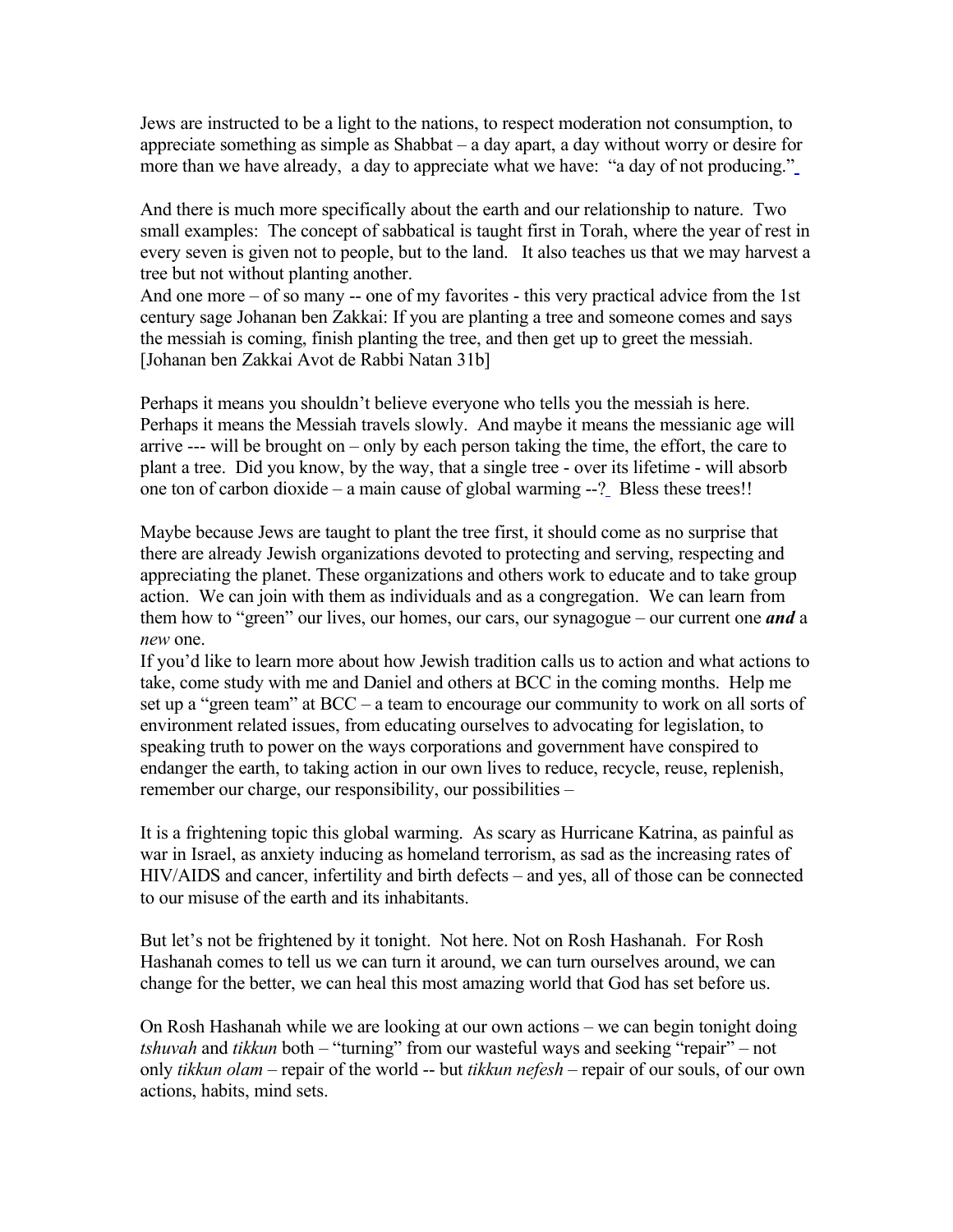I know it's easy to feel paralyzed when such a global vision is set before us. So let's take our cue again from Judaism and from our own knowledge of how we make changes in our own lives, in our own hearts: one step at a time, little by little, person by person and person-to-person, AND all of *us* together.

We each have within our power the power to change, the power to make a difference. The power, for example, *through some very simple changes*, to reduce by thousands of pounds a year the amount of carbon dioxide each of us causes to be released into the atmosphere.

For another few moments here I want to ask you to imagine a few more photographs of the environment – make it a little slide show this time – in every slide a picture of a person– a picture of you (my mother would have loved it!).

Picture yourself changing a light bulb – [PROPS – regular light bulb, energy saver light bulb] from this bright idea to this brighter idea.

Picture yourself inflating the tires on your car.

Picture yourself wheeling your very full recycle barrel to the curb for the city to pick up and recycle.

Picture yourself turning off your computer or your stereo or your television when you're through using it for the day.

Simple enough, no? not so scary.

Picture thousands of pounds of carbon dioxide never coming into existence.

One last photo – picture yourself beside the tree you just finished planting. Picture the tree already absorbing carbon dioxide, already giving you air to breathe. Picture yourself standing there

[lisa: stand w/ left hand shovel – not a real one - right hand out to shake a hand] shovel in hand, ready to greet the messiah!

 Holy One of Blessing, With Your help – we can do this. Open our eyes, Calm our fears, Widen our imaginations, As we renew our commitment to respect and appreciate Your world. Walk with us, Holy One, be with us. Hear our prayers – be they offered in silence or with sound, with words or with action. Help us, Holy One, to love Your gifts enough to save them. Help us love Your world as though it *were* our own. Help us love Your world enough to pass it on.

And let us all say: Amen

*Shabbat shalom, Shana tova u'metukha* – a peaceful year, a sweet year to us all.